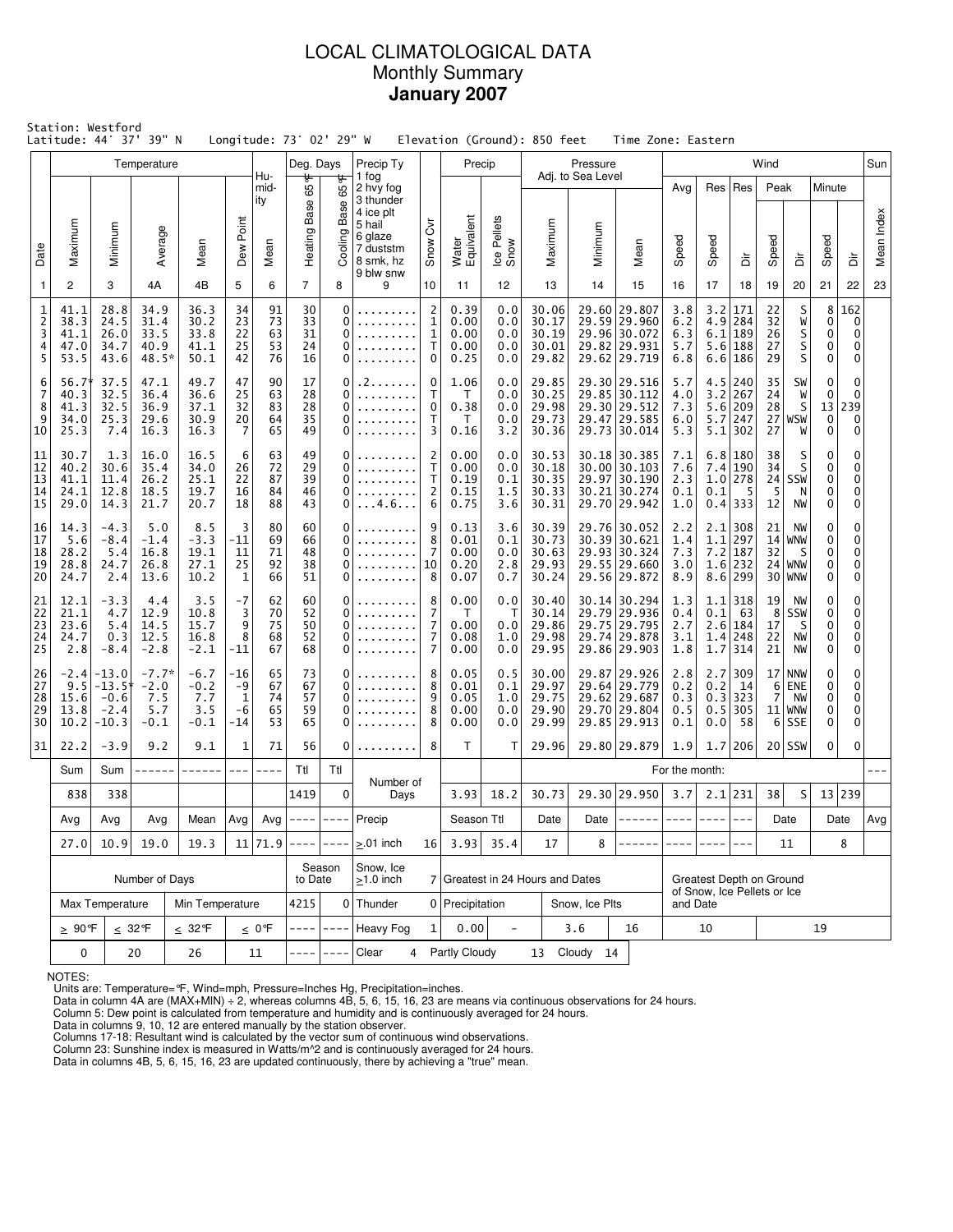# OBSERVATIONS AT 3-HOUR INTERVALS **January 2007: Westford**

| 10<br>13<br>16<br>19<br>22<br>01<br>04<br>07<br>10<br>13<br>16<br>19                   |
|----------------------------------------------------------------------------------------|
|                                                                                        |
| 30.17<br>30.05<br>29.75<br>29.79<br>29.85<br>29.97<br>30.00<br>30.11<br>30.26          |
| 0.00<br>0.00<br>0.00<br>0.00<br>0.00<br>0.00<br>0.00<br>0.00<br>0.00                   |
| 34<br>38<br>JAN 10<br>24<br>21<br>22<br>16<br>17<br>13<br>10                           |
| 26<br>24<br>17<br>10<br>11<br>11<br>4<br>6<br>-3                                       |
| 70<br>57<br>77,31<br>61<br>64<br>81<br>55<br>71<br>56                                  |
| 18<br>13<br>29<br>$rac{31}{29}$<br>31<br>27                                            |
| 0<br>0<br>4<br>7<br>$\frac{3}{2}$<br>$\begin{array}{c} 8 \\ 7 \end{array}$<br>7<br>10  |
| 0<br>2<br>12<br>13<br>$\begin{array}{c} 8 \\ 7 \end{array}$<br>17<br>13<br>14<br>16    |
|                                                                                        |
| 29.38<br>29.44<br>29.46<br>30.38<br>30.47<br>30.52<br>30.52<br>30.44<br>30.33<br>30.27 |
| 0.00<br>0.00<br>0.00<br>0.00<br>0.00<br>0.00<br>0.00<br>0.00<br>0.00<br>0.00           |
| 40<br>38<br>36<br>JAN 11<br>6<br>5<br>$\overline{\mathbf{c}}$<br>13<br>21<br>25<br>27  |
| 39<br>34<br>25<br>27<br>-1<br>$-1$<br>$-3$<br>$3$<br>7<br>12<br>14                     |
| 79<br>60 24<br>71 24<br>70, 29<br>77<br>81 00<br>64<br>55<br>58 18<br>57               |
| 24<br>00<br> 18<br>$\vert$ 18<br>18                                                    |
| 7<br>10<br>9<br>2<br>0<br>0<br>7<br>$\overline{7}$<br>9<br>18                          |
| 14<br>18<br>20<br>7<br>0<br>0<br>16<br>18<br>19<br>32                                  |
|                                                                                        |
| 29.59<br>29.65<br>29.69<br>30.16<br>30.14<br>30.13<br>30.12<br>30.08<br>30.10<br>30.09 |
| 0.00<br>0.00<br>0.00<br>0.00<br>0.00<br>0.00<br>0.00<br>0.00<br>0.00<br>0.00           |
| 31<br>28<br>28<br><b>JAN 12</b><br>31<br>32<br>$\overline{32}$<br>33<br>34<br>34<br>37 |
| 24<br>19<br>20<br>15<br>$\frac{17}{19}$<br>28<br>30<br>32                              |
| 75<br>68 22<br>70<br>54<br>58 20<br>74<br>80<br>86<br>83                               |
| 20<br>27<br>$51_118$<br>20<br>18<br>18<br> 18<br>18                                    |
| $7433$<br>6<br>11<br>$\frac{10}{8}$<br>$\frac{8}{6}$<br>5<br>6                         |
| 20<br>18<br>13<br>11<br>7<br>6<br>7<br>12<br>24<br>19<br>17<br>13<br>10<br>8<br>12     |

# MAXIMUM SHORT DURATION PRECIPITATION

| Time Period (minutes) |      | 10   | 15   | 20   | 30   | 45   | 60   | 80   | 100  | 120  | 150  | 180  |
|-----------------------|------|------|------|------|------|------|------|------|------|------|------|------|
| Precipitation         | 0.00 | 0.00 | 0.00 | 0.00 | 0.00 | 0.00 | 0.00 | 0.00 | 0.00 | 0.00 | 0.00 | 0.00 |
| Ended: Date           | 01   | 01   | 01   | 01   | 01   | 01   | 01   | 01   | 01   | 01   | 01   | 01   |
| Ended: Time           | 0000 | 0000 | 0000 | 0000 | 0000 | 0000 | 0000 | 0000 | 0000 | 0000 | 0000 | 0000 |

The precipitation amounts may occur at any time during the month. The time indicated is the ending time of the interval. Date and time are not entered for trace amounts.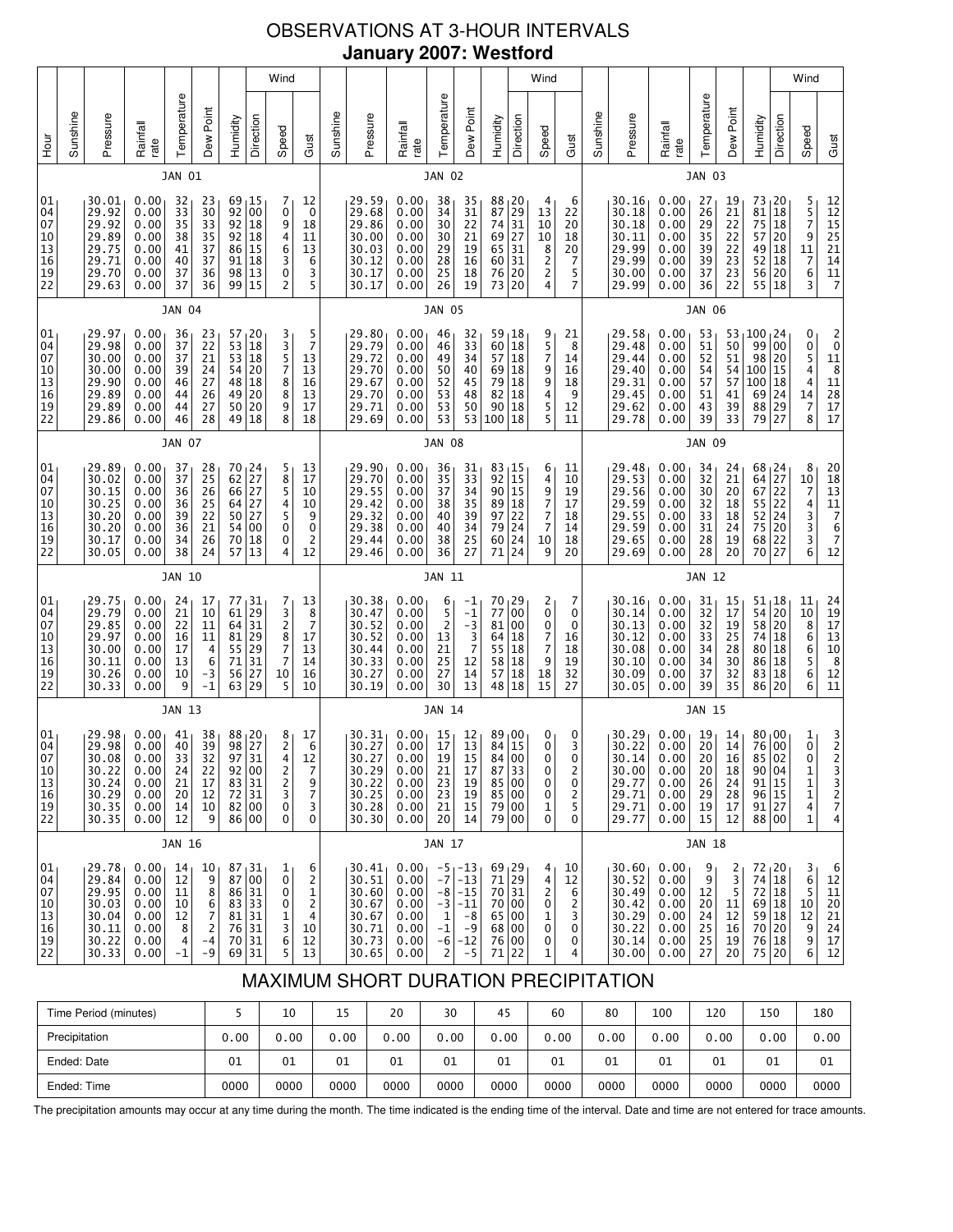# OBSERVATIONS AT 3-HOUR INTERVALS **January 2007: Westford**

|                                              |          |                                                                      |                                                              |                                                              |                                                                                            |                                        |                                                           | Wind                                                                       |                                                                                    |          |                                                                      |                                                              |                                                                               |                                                                         |                                                                                            |                                                           | Wind                                        |                                                     |          |                                                                      |                                                                     |                                                                   |                                                                              |                                                         |                                                | Wind                                                                                                             |                                                                                     |
|----------------------------------------------|----------|----------------------------------------------------------------------|--------------------------------------------------------------|--------------------------------------------------------------|--------------------------------------------------------------------------------------------|----------------------------------------|-----------------------------------------------------------|----------------------------------------------------------------------------|------------------------------------------------------------------------------------|----------|----------------------------------------------------------------------|--------------------------------------------------------------|-------------------------------------------------------------------------------|-------------------------------------------------------------------------|--------------------------------------------------------------------------------------------|-----------------------------------------------------------|---------------------------------------------|-----------------------------------------------------|----------|----------------------------------------------------------------------|---------------------------------------------------------------------|-------------------------------------------------------------------|------------------------------------------------------------------------------|---------------------------------------------------------|------------------------------------------------|------------------------------------------------------------------------------------------------------------------|-------------------------------------------------------------------------------------|
| 군<br>오                                       | Sunshine | Pressure                                                             | Rainfall<br>rate                                             | Temperature                                                  | Dew Point                                                                                  | Humidity                               | Direction                                                 | Speed                                                                      | Gust                                                                               | Sunshine | Pressure                                                             | Rainfall<br>rate                                             | Temperature                                                                   | Dew Point                                                               | Humidity                                                                                   | Direction                                                 | Speed                                       | Gust                                                | Sunshine | Pressure                                                             | Rainfall<br>rate                                                    | Temperature                                                       | Dew Point                                                                    | Humidity                                                | Direction                                      | Speed                                                                                                            | Gust                                                                                |
|                                              |          |                                                                      |                                                              | JAN 19                                                       |                                                                                            |                                        |                                                           |                                                                            |                                                                                    |          |                                                                      |                                                              | <b>JAN 20</b>                                                                 |                                                                         |                                                                                            |                                                           |                                             |                                                     |          |                                                                      |                                                                     | <b>JAN 21</b>                                                     |                                                                              |                                                         |                                                |                                                                                                                  |                                                                                     |
| 01<br>04<br>07<br>10<br>13<br>16<br>19<br>22 |          | 29.90<br>29.82<br>29.70<br>29.64<br>29.58<br>29.57<br>29.58<br>29.57 | 0.00<br>0.00<br>0.00<br>0.00<br>0.00<br>0.00<br>0.00<br>0.00 | 28<br>27<br>26<br>28<br>28<br>28<br>27<br>26                 | 22<br>26<br>25<br>26<br>26<br>26<br>26<br>24                                               | 95<br>94<br>92<br>92<br>93<br>95       | 78, 18<br>18<br>18<br>18<br>20<br>29<br>31<br>92 29       | 4<br>$\begin{array}{c} 3 \\ 2 \\ 3 \end{array}$<br>3<br>2<br>5<br>5        | 9<br>$\overline{7}$<br>6<br>6<br>6<br>6<br>10<br>8                                 |          | 29.57<br>29.63<br>29.73<br>29.83<br>29.87<br>29.97<br>30.11<br>30.19 | 0.00<br>0.00<br>0.00<br>0.00<br>0.00<br>0.00<br>0.00<br>0.00 | 24<br>18<br>11<br>8<br>8<br>$\overline{7}$<br>5<br>4                          | 20<br>12<br>$\frac{3}{2}$<br>$-2$<br>$-7$<br>-8<br>$-7$                 | 86, 29<br>78<br>71<br>65<br>63<br>53<br>55<br>61                                           | 29<br>29<br>31<br>29<br>31<br>29<br>31                    | 7<br>9<br>11<br>11<br>9<br>12<br>9<br>5     | 18<br>26<br>21<br>25<br>20<br>24<br>18<br>12        |          | 30.26<br>30.33<br>30.37<br>30.39<br>30.33<br>30.26<br>30.26<br>30.18 | 0.00<br>0.00<br>0.00<br>0.00<br>0.00<br>0.00<br>0.00<br>0.00        | 2<br>$-1$<br>$-3$<br>$\overline{4}$<br>10<br>10<br>5<br>4         | -8<br>$-8$<br>-9<br>-8<br>$-7$<br>$-7$<br>$-5$<br>$-4$                       | 64, 29<br>70<br>74<br>57<br>46<br>46<br>65<br>68 00     | 31<br>00<br>00<br>27<br>04<br>00               | 6<br>$\begin{matrix} 2 \\ 0 \end{matrix}$<br>$\overline{\mathbf{c}}$<br>$\overline{c}$<br>$\mathbf{1}$<br>0<br>0 | $\begin{bmatrix} 13 \\ 7 \\ 2 \\ 7 \\ 5 \\ 3 \\ 0 \end{bmatrix}$<br>0               |
|                                              |          |                                                                      |                                                              | <b>JAN 22</b>                                                |                                                                                            |                                        |                                                           |                                                                            |                                                                                    |          |                                                                      |                                                              | <b>JAN 23</b>                                                                 |                                                                         |                                                                                            |                                                           |                                             |                                                     |          |                                                                      |                                                                     | <b>JAN 24</b>                                                     |                                                                              |                                                         |                                                |                                                                                                                  |                                                                                     |
| 01<br>04<br>07<br>10<br>13<br>16<br>19<br>22 |          | 30.12<br>30.06<br>30.03<br>29.98<br>29.88<br>29.83<br>29.83<br>29.81 | 0.00<br>0.00<br>0.00<br>0.00<br>0.00<br>0.00<br>0.00<br>0.00 | 5<br>$\overline{7}$<br>6<br>12<br>19<br>16<br>11<br>9        | -4<br>$-4$<br>1<br>4<br>6<br>8<br>6<br>6                                                   | 60<br>79<br>69<br>55<br>69<br>79<br>86 | 66,00<br>00<br>00<br>04<br>15<br>29<br>29<br>00           | 0<br>$\pmb{0}$<br>0<br>0<br>$\overline{\mathbf{c}}$<br>1<br>$\pmb{0}$<br>0 | 0<br>0<br>$\overline{c}$<br>$\overline{\mathbf{c}}$<br>5<br>3<br>$\mathbf{1}$<br>0 |          | 29.78<br>29.81<br>29.83<br>29.84<br>29.80<br>29.77<br>29.77<br>29.76 | 0.00<br>0.00<br>0.00<br>0.00<br>0.00<br>0.00<br>0.00<br>0.00 | 9<br>7<br>$\overline{7}$<br>15<br>20<br>21<br>22<br>23                        | 5<br>3<br>3<br>8<br>8<br>10<br>13<br>19                                 | 83,00<br>83<br>83<br>74<br>59<br>60<br>69<br>82                                            | 00<br>00<br>18<br>18<br>20<br>18<br>20                    | 0<br>0<br>0<br>2<br>4<br>4<br>5<br>6        | 0<br>0<br>0<br>3<br>$\overline{7}$<br>8<br>10<br>13 |          | 29.75<br>29.75<br>29.83<br>29.92<br>29.91<br>29.92<br>29.97<br>29.98 | 0.00<br>0.00<br>0.00<br>0.00<br>0.00<br>0.00<br>0.00<br>0.00        | 24<br>25<br>21<br>20<br>21<br>17<br>$\overline{7}$<br>3           | 18<br>20<br>18<br>11<br>7<br>0<br>-2<br>$-4$                                 | 78<br>83<br>87<br>70<br>52<br>47<br>64<br>73            | 20  <br>20<br>31<br>31<br>31<br>33<br>00<br>00 | 7<br>6<br>$\bar{8}$<br>4<br>$\overline{\mathbf{c}}$<br>$\mathbf 1$<br>$\mathbf{1}$<br>0                          | $\begin{array}{c} 14 \\ 12 \end{array}$<br>$\overline{17}$<br>8<br>6<br>3<br>7<br>0 |
|                                              |          |                                                                      |                                                              | <b>JAN 25</b>                                                |                                                                                            |                                        |                                                           |                                                                            |                                                                                    |          |                                                                      |                                                              | <b>JAN 26</b>                                                                 |                                                                         |                                                                                            |                                                           |                                             |                                                     |          |                                                                      |                                                                     | <b>JAN 27</b>                                                     |                                                                              |                                                         |                                                |                                                                                                                  |                                                                                     |
| 01<br>04<br>07<br>10<br>13<br>16<br>19<br>22 |          | 29.93<br>29.91<br>29.94<br>29.93<br>29.87<br>29.87<br>29.89<br>29.88 | 0.00<br>0.00<br>0.00<br>0.00<br>0.00<br>0.00<br>0.00<br>0.00 | -0<br>$-5$<br>-8<br>$-1$<br>$\mathbf 1$<br>0<br>$-1$<br>$-4$ | $-7$<br>$-10$<br>$-14$<br>-9<br>$-12$<br>$-11$<br>$-7$<br>$-15$                            | 78<br>75<br>53<br>58                   | 73, 27<br>00<br>00<br>68 00<br>31<br>00<br>73 29<br>58 31 | 0<br>0<br>0<br>0<br>1<br>$\frac{1}{5}$<br>4                                | 2<br>0<br>0<br>2<br>5<br>7<br>10<br>12                                             |          | 29.88<br>29.88<br>29.88<br>29.92<br>29.91<br>29.94<br>30.00<br>29.99 | 0.00<br>0.00<br>0.00<br>0.00<br>0.00<br>0.00<br>0.00<br>0.00 | -5<br>$-6$<br>$-7$<br>-6<br>$-4$<br>$-3$<br>$-9$<br>$-11$                     | $1 - 12$<br>$-13$<br>$-14$<br>$-15$<br>$-17$<br>$-17$<br>$-18$<br>$-19$ | $\begin{array}{c} 72 \\ 71 \overline{)31} \end{array}$<br>69<br>64<br>52<br>51<br>61<br>68 | 29<br>31<br>31<br>29<br>00<br>00                          | 2<br>3<br>3<br>4<br>$\frac{3}{3}$<br>0<br>0 | 8<br>8<br>7<br>11<br>7<br>6<br>0<br>0               |          | 29.96<br>29.91<br>29.85<br>29.80<br>29.71<br>29.68<br>29.70<br>29.67 | $0.00 - 12$<br>0.00<br>0.00<br>0.00<br>0.00<br>0.00<br>0.00<br>0.00 | $-11$<br>-8<br>$-1$<br>6<br>9<br>$\overline{7}$<br>$\overline{7}$ | 1-19<br>$-18$<br>$-16$<br>-13<br>$-6$<br>$-2$<br>$\mathbf 0$<br>$\mathbf{1}$ | $70_{1}00$<br>71<br>67<br>57<br>58<br>62<br>73<br>73 00 | 00<br>00<br>00<br>02<br>00<br>00               | 0<br>0<br>0<br>0<br>1<br>0<br>0<br>0                                                                             | 0<br>0023200                                                                        |
|                                              |          |                                                                      |                                                              | <b>JAN 28</b>                                                |                                                                                            |                                        |                                                           |                                                                            |                                                                                    |          |                                                                      |                                                              | <b>JAN 29</b>                                                                 |                                                                         |                                                                                            |                                                           |                                             |                                                     |          |                                                                      |                                                                     | <b>JAN 30</b>                                                     |                                                                              |                                                         |                                                |                                                                                                                  |                                                                                     |
| 01<br>04<br>07<br>10<br>13<br>16<br>19<br>22 |          | 29.62<br>29.63<br>29.70<br>29.74<br>29.68<br>29.69<br>29.72<br>29.70 | 0.00<br>0.00<br>0.00<br>0.00<br>0.00<br>0.00<br>0.00<br>0.00 | 8<br>9<br>5<br>9<br>14<br>13<br>4<br>$-1$                    | 2<br>$\overline{4}$<br>-0<br>$\overline{c}$<br>3<br>$\mathbf 2$<br>$-\overline{2}$<br>$-6$ | 82<br>80<br>61<br>60<br>76<br>79       | 76 00<br>00<br>00<br>71 00<br>31<br>31<br>00<br>00        | 0<br>0<br>0<br>0<br>$\frac{2}{2}$<br>$\pmb{0}$<br>0                        | 0<br>0<br>0<br>0<br>5<br>4<br>0<br>0                                               |          | 29.71<br>29.73<br>29.80<br>29.84<br>29.80<br>29.80<br>29.85<br>29.88 | 0.00<br>0.00<br>0.00<br>0.00<br>0.00<br>0.00<br>0.00<br>0.00 | -0<br>$-1$<br>$\mathbf{1}$<br>$\overline{4}$<br>12<br>11<br>3<br>$\mathbf{1}$ | -5<br>$-6$<br>$-4$<br>$-1$<br>$-5$<br>$-6$<br>$-8$<br>$-12$             | 78<br>79<br>79<br>79<br>45<br>46<br>60<br>53                                               | $\overline{00}$<br>00<br>00<br>00<br>29<br>33<br>00<br>29 | 0<br>0<br>0<br>0<br>2<br>0<br>0<br>1        | 0<br>0<br>0<br>0<br>6<br>5<br>0<br>5                |          | 29.91<br>29.93<br>29.96<br>29.98<br>29.91<br>29.87<br>29.89<br>29.86 | 0.00<br>0.00<br>0.00<br>0.00<br>0.00<br>0.00<br>0.00<br>0.00        | $-4$<br>$-7$<br>$-8$<br>$-1$<br>8<br>8<br>2<br>$\overline{c}$     | ∣ -16<br>$-17$<br>$-16$<br>$-16$<br>$-14$<br>$-13$<br>$-11$<br>-9            | 56 00<br>62<br>67<br>49<br>35<br>37<br>53<br>61         | 00<br>00<br>06<br>29<br>04<br>00<br>00         | 0<br>0<br>0<br>1<br>0<br>$\mathbf 1$<br>0<br>0                                                                   | 0002230<br>0                                                                        |
|                                              |          |                                                                      |                                                              | JAN 31                                                       |                                                                                            |                                        |                                                           |                                                                            |                                                                                    |          |                                                                      |                                                              |                                                                               |                                                                         |                                                                                            |                                                           |                                             |                                                     |          |                                                                      |                                                                     |                                                                   |                                                                              |                                                         |                                                |                                                                                                                  |                                                                                     |
| 01<br>04<br>07<br>10<br>13<br>16<br>19<br>22 |          | 29.84<br>29.85<br>29.87<br>29.89<br>29.82<br>29.84<br>29.93<br>29.96 | 0.00<br>0.00<br>0.00<br>0.00<br>0.00<br>0.00<br>0.00<br>0.00 | $^{-2}$ 1<br>$\overline{2}$<br>10<br>19<br>21<br>14<br>7     | -8<br>$-5$<br>$-4$<br>0<br>2<br>10<br>9<br>3                                               | 77<br>74<br>64<br>46<br>61<br>81<br>84 | 74,00<br>00<br>18<br>18<br>20<br>27<br>09<br>04           | 0<br>0<br>2<br>5<br>6<br>$\overline{9}$<br>$\pmb{0}$<br>0                  | 0<br>0<br>7<br>$\overline{7}$<br>13<br>19<br>$\overline{\mathbf{c}}$<br>2          |          |                                                                      |                                                              |                                                                               |                                                                         |                                                                                            |                                                           |                                             |                                                     |          |                                                                      |                                                                     |                                                                   |                                                                              |                                                         |                                                |                                                                                                                  |                                                                                     |

### NOTES:

Units are: Temperature=°F, Wind=mph, Pressure=Inches Hg, Precipitation=inches.

Wind Direction: Directions are those from which the wind is blowing, indicated in tens of degrees<br>from true north: i.e., 09 for East, 18 for South, 27 for West, and 00 or 36 for North.<br>Wind Speed: The observed one-minute a

Wind Gust: The maximum instantaneous wind speed for the 10-minute period preceding the observation Rainfall Rate: The instantaneous rainfall rate at the time of observation, calculated by timing

consecutive 0.01" pulses from the electronic rain gauge and interpolating this rate for one hour.

# WEATHER NOTES SUMMARY BY HOUR

|    |                                              |          |                                                                              | Averages                                     |                                              |                                              |                                                      | Resultant                                                 | Wind                                                 |
|----|----------------------------------------------|----------|------------------------------------------------------------------------------|----------------------------------------------|----------------------------------------------|----------------------------------------------|------------------------------------------------------|-----------------------------------------------------------|------------------------------------------------------|
| n. | Hour                                         | Sunshine | Pressure                                                                     | Temperature                                  | Dew Point                                    | Humidity                                     | Wind Speed                                           | Direction                                                 | Speed                                                |
|    | 01<br>04<br>07<br>10<br>13<br>16<br>19<br>22 |          | 29.944<br>29.943<br>29.965<br>29.976<br>29.920<br>29.932<br>29.964<br>29.959 | 18<br>17<br>17<br>19<br>23<br>22<br>19<br>18 | 11<br>11<br>10<br>12<br>12<br>12<br>11<br>11 | 74<br>76<br>76<br>72<br>64<br>66<br>72<br>73 | 3.5<br>3.1<br>3.6<br>4.0<br>4.4<br>3.9<br>3.9<br>3.5 | 22<br>$\overline{25}$<br>23<br>22<br>22<br>24<br>23<br>23 | 2.2<br>2.0<br>1.9<br>2.1<br>2.4<br>2.3<br>2.4<br>2.1 |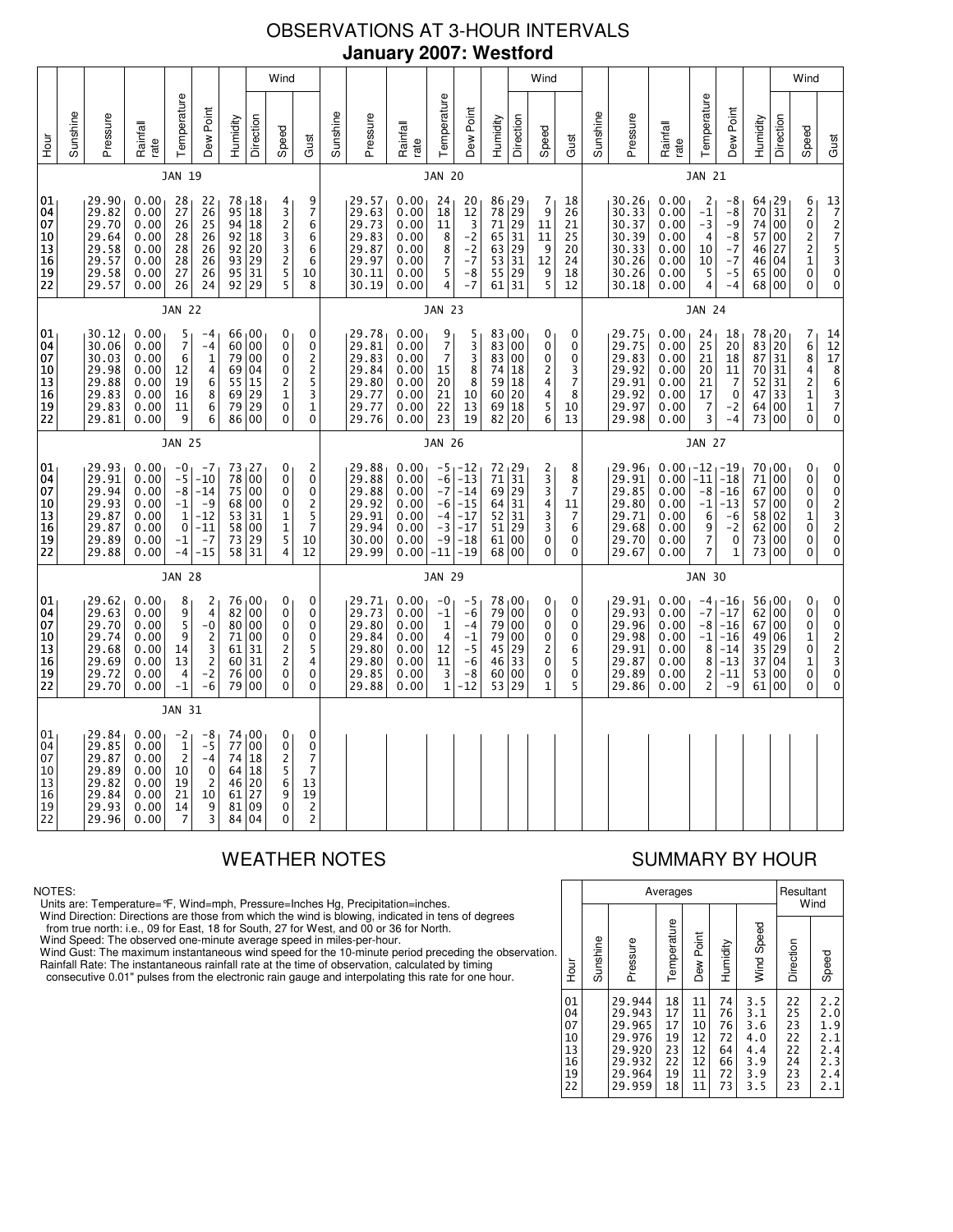## HOURLY PRECIPITATION (Water Equivalent) **January 2007: Westford**

| Date                                                         |    |    |    |    |    |    | A.M. Hour Ending at |                                                                                                                                                                                                                                                                                                |    |    |    |    | P.M. Hour Ending at |    |    |    |    |    |    |    |    |    |    |    | Date                             |
|--------------------------------------------------------------|----|----|----|----|----|----|---------------------|------------------------------------------------------------------------------------------------------------------------------------------------------------------------------------------------------------------------------------------------------------------------------------------------|----|----|----|----|---------------------|----|----|----|----|----|----|----|----|----|----|----|----------------------------------|
|                                                              | 01 | 02 | 03 | 04 | 05 | 06 | 07                  | 08                                                                                                                                                                                                                                                                                             | 09 | 10 | 11 | 12 | 01                  | 02 | 03 | 04 | 05 | 06 | 07 | 08 | 09 | 10 | 11 | 12 |                                  |
| 01<br>02<br>03<br>04<br>05                                   |    |    |    |    |    |    |                     |                                                                                                                                                                                                                                                                                                |    |    |    |    |                     |    |    |    |    |    |    |    |    |    |    |    | 01<br>02<br>03<br>04<br>04<br>05 |
| 06<br>07<br>08<br>09<br>10                                   |    |    |    |    |    |    |                     |                                                                                                                                                                                                                                                                                                |    |    |    |    |                     |    |    |    |    |    |    |    |    |    |    |    | 06<br>07<br>08<br>09<br>09<br>10 |
| $\begin{array}{c} 11 \\ 12 \\ 13 \\ 14 \\ \end{array}$<br>15 |    |    |    |    |    |    |                     |                                                                                                                                                                                                                                                                                                |    |    |    |    |                     |    |    |    |    |    |    |    |    |    |    |    | 11<br>12<br>13<br>14<br>15       |
| 16<br>17<br>18<br>19<br>19<br>20                             |    |    |    |    |    |    |                     |                                                                                                                                                                                                                                                                                                |    |    |    |    |                     |    |    |    |    |    |    |    |    |    |    |    | 16<br>17<br>18<br>19<br>19<br>20 |
| 21<br>22<br>23<br>24<br>25                                   |    |    |    |    |    |    |                     |                                                                                                                                                                                                                                                                                                |    |    |    |    |                     |    |    |    |    |    |    |    |    |    |    |    | 21<br>22<br>23<br>24<br>25       |
| 26<br>27<br>28<br>29<br>29<br>30                             |    |    |    |    |    |    |                     |                                                                                                                                                                                                                                                                                                |    |    |    |    |                     |    |    |    |    |    |    |    |    |    |    |    | 26<br>27<br>28<br>29<br>29<br>30 |
| 31                                                           |    |    |    |    |    |    |                     |                                                                                                                                                                                                                                                                                                |    |    |    |    |                     |    |    |    |    |    |    |    |    |    |    |    | 31                               |
|                                                              |    |    |    |    |    |    |                     | Sum $ $ 0.00 $ $ 0.00 $ $ 0.00 $ $ 0.00 $ $ 0.00 $ $ 0.00 $ $ 0.00 $ $ 0.00 $ $ 0.00 $ $ 0.00 $ $ 0.00 $ $ 0.00 $ $ 0.00 $ $ 0.00 $ $ 0.00 $ $ 0.00 $ $ 0.00 $ $ 0.00 $ $ 0.00 $ $ 0.00 $ $ 0.00 $ $ 0.00 $ $ 0.00 $ $ 0.00 $ $ 0.00 $ $ 0.00 $ $ 0.00 $ $ 0.00 $ $ 0.00 $ $ 0.00 $ $ 0.00 $ $ |    |    |    |    |                     |    |    |    |    |    |    |    |    |    |    |    |                                  |

During a frozen precipitation event, hourly precipitation totals may not be recorded. In this case, daily amounts are typically entered in the last column (hour ending at 12 A.M.)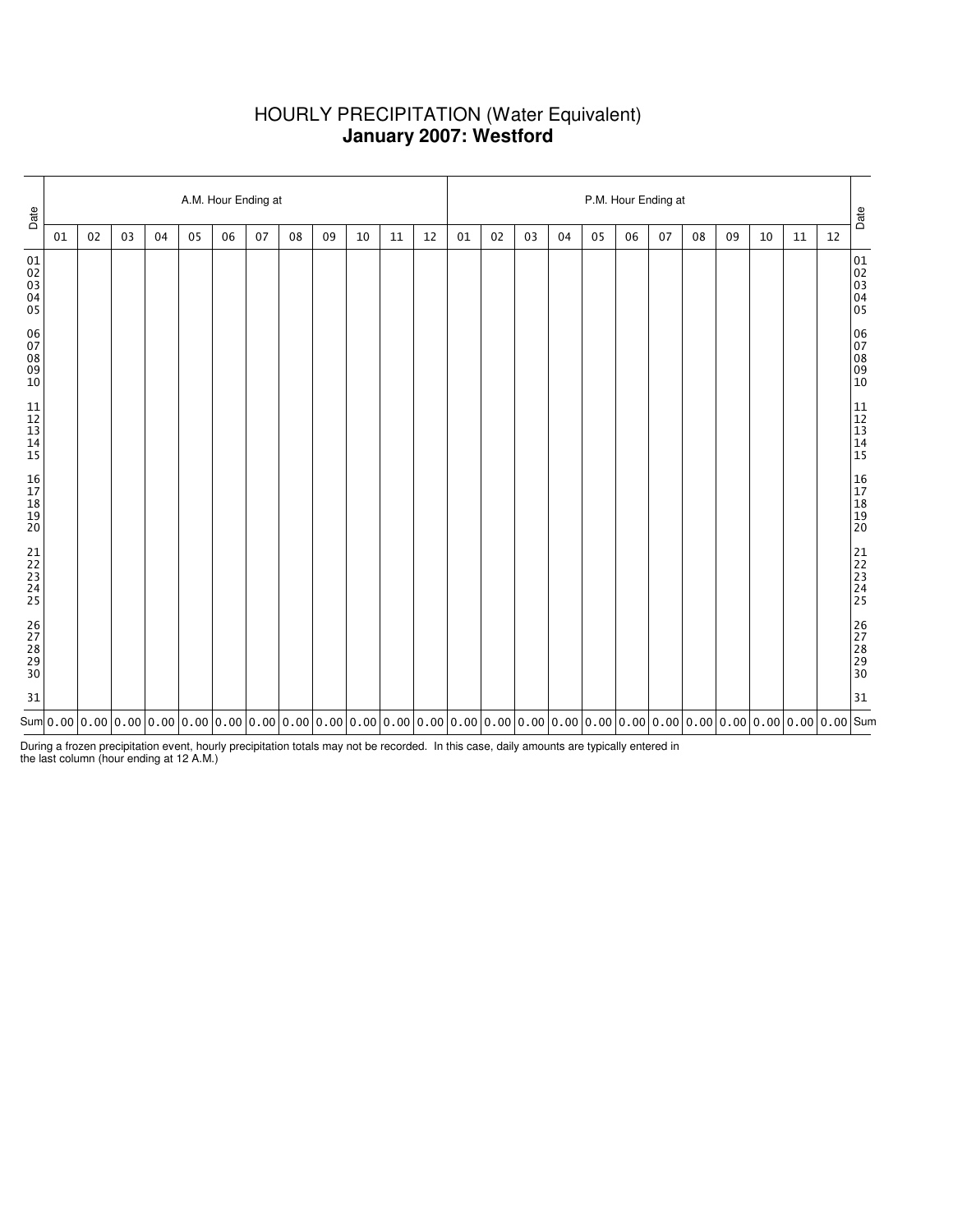# HOUR-BY-HOUR DATA **January 2007: Westford**